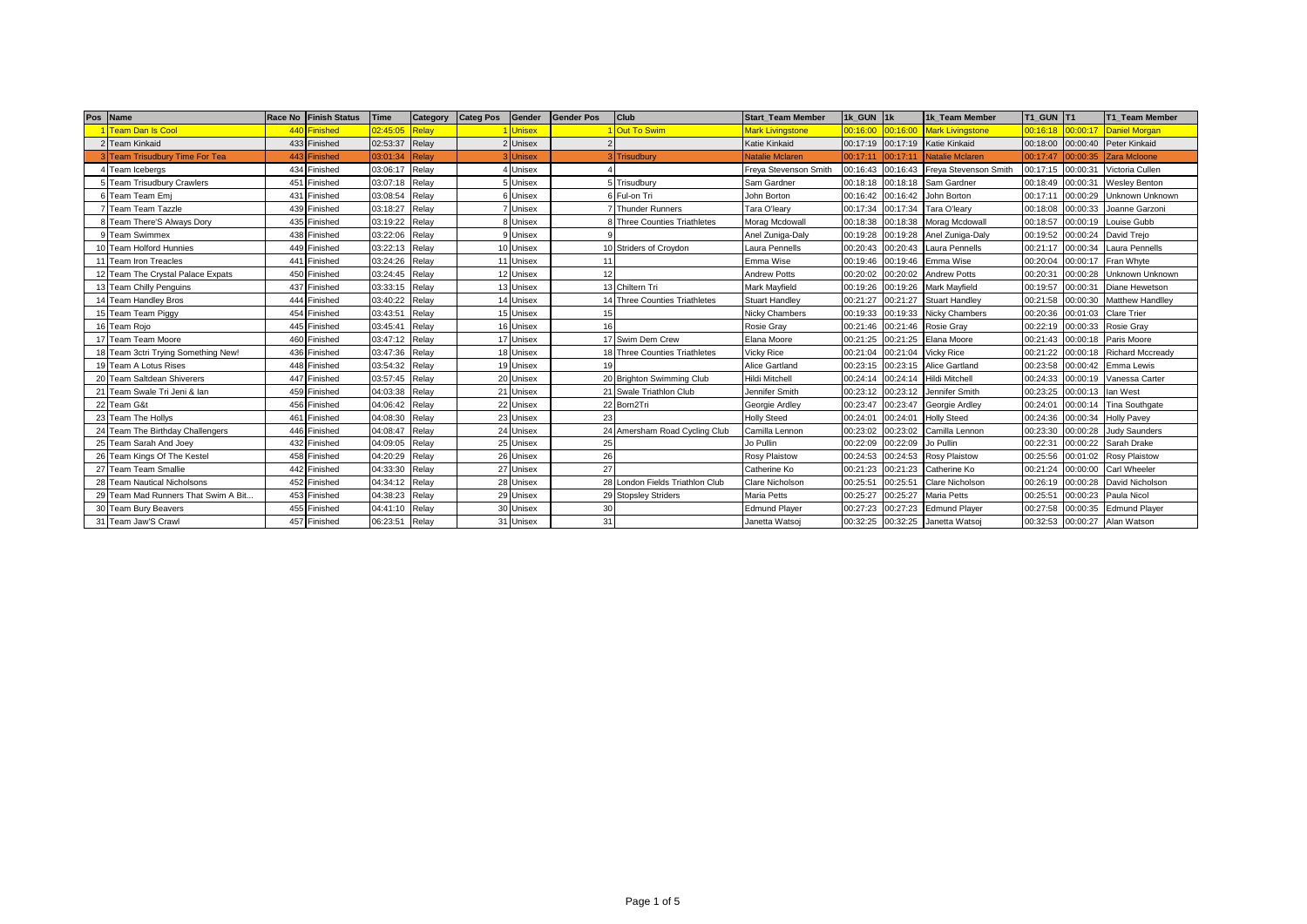| Pos Name                            |       | Race No 2k GUN 2k |          | 2k Team Member          | T2 GUN T2 |          | T2 Team Member                   | 3k GUN 3k |          | 3k Team Member          | T3 GUN T3 |                   | <b>T3 Team Member</b>   | 4k GUN 4k |          | 4k Team Member          |
|-------------------------------------|-------|-------------------|----------|-------------------------|-----------|----------|----------------------------------|-----------|----------|-------------------------|-----------|-------------------|-------------------------|-----------|----------|-------------------------|
| <b>Team Dan Is Cool</b>             | 440   | 0:31:48           | 00:15:30 | Daniel Morgan           | 00:32:14  | 00:00:25 | <b>Mark Livingstone</b>          | 00:48:31  | 00:16:17 | <b>Mark Livingstone</b> | 00:48:46  | 00:00:14          | <b>Daniel Morgan</b>    | 01:04:14  | 00:15:28 | <b>Daniel Morgan</b>    |
| Team Kinkaid                        |       | 433 00:33:57      |          | 00:15:56 Peter Kinkaid  |           |          | 00:34:17 00:00:20 Katie Kinkaid  | 00:51:21  | 00:17:03 | Katie Kinkaid           | 00:51:47  |                   | 00:00:26 Peter Kinkaid  | 01:08:52  |          | 00:17:04 Peter Kinkaid  |
| <b>Team Trisudbury Time For Tea</b> | 4431  | 00:34:31          | 00:16:44 | Zara Mcloone            | 00:34:49  | 00:00:18 | Natalie Mclaren                  | 00:51:48  | 00:16:58 | <b>Natalie Mclaren</b>  | 00:52:28  | 00:00:39          | <b>Zara Mcloone</b>     | 01:09:39  | 00:17:10 | <b>Zara Mcloone</b>     |
| Team Icebergs                       |       | 434 00:34:16      | 00:17:01 | Victoria Cullen         | 00:34:59  |          | 00:00:42 Freya Stevenson Smith   | 00:51:34  | 00:16:34 | Freya Stevenson Smith   | 00:52:03  | 00:00:29          | Victoria Cullen         | 01:10:11  | 00:18:07 | Victoria Cullen         |
| <b>Team Trisudbury Crawlers</b>     |       | 451 00:35:40      | 00:16:51 | <b>Wesley Benton</b>    | 00:35:54  |          | 00:00:13 Sam Gardner             | 00:54:38  | 00:18:44 | Sam Gardner             | 00:55:14  | 00:00:35          | <b>Wesley Benton</b>    | 01:12:24  | 00:17:09 | <b>Wesley Benton</b>    |
| Team Team Emj                       | 431   | 00:35:01          | 00:17:49 | <b>Unknown Unknown</b>  | 00:35:36  | 00:00:34 | John Borton                      | 00:53:02  | 00:17:26 | John Borton             | 00:53:48  | 00:00:46          | Unknown Unknown         | 01:12:20  | 00:18:31 | Unknown Unknown         |
| <b>Team Team Tazzle</b>             |       | 439 00:38:41      | 00:20:33 | Joanne Garzoni          | 00:39:03  | 00:00:22 | Tara O'leary                     | 00:56:49  | 00:17:45 | Tara O'leary            | 00:57:24  | 00:00:35          | Joanne Garzoni          | 01:17:08  | 00:19:44 | Joanne Garzoni          |
| Team There'S Always Dory            |       | 435 00:37:17      | 00:18:19 | Louise Gubb             | 00:37:30  |          | 00:00:12 Morag Mcdowall          | 00:56:45  | 00:19:15 | Morag Mcdowall          | 00:57:00  | 00:00:14          | Louise Gubb             | 01:15:19  | 00:18:19 | Louise Gubb             |
| <b>Team Swimmex</b>                 | 4381  | 00:38:38          | 00:18:46 | David Trejo             | 00:39:24  |          | 00:00:45 Anel Zuniga-Daly        | 00:58:33  | 00:19:09 | Anel Zuniga-Daly        | 00:59:08  | 00:00:34          | David Trejo             | 01:18:22  | 00:19:14 | David Trejo             |
| Team Holford Hunnies                |       | 449 00:42:37      | 00:21:20 | Laura Pennells          | 00:43:00  |          | 00:00:22 Laura Pennells          | 01:05:10  | 00:22:10 | Laura Pennells          | 01:05:54  | 00:00:44          | Laura Pennells          | 01:29:07  | 00:23:13 | Laura Pennells          |
| 11 Team Iron Treacles               |       | 441 00:39:49      | 00:19:44 | Fran Whyte              | 00:40:08  |          | 00:00:18 Emma Wise               | 00:59:31  | 00:19:23 | Emma Wise               | 00:59:56  | 00:00:25          | Fran Whyte              | 01:20:02  | 00:20:05 | Fran Whyte              |
| 12 Team The Crystal Palace Expats   |       | 450 00:38:39      | 00:18:08 | <b>Unknown Unknown</b>  | 00:38:57  |          | 00:00:18 Andrew Potts            | 00:59:54  | 00:20:57 | <b>Andrew Potts</b>     | 01:00:26  | 00:00:31          | Unknown Unknown         | 01:19:12  | 00:18:45 | <b>Unknown Unknown</b>  |
| 13 Team Chilly Penguins             |       | 437 00:41:01      | 00:21:03 | Diane Hewetson          | 00:41:31  |          | 00:00:29 Mark Mayfield           | 01:00:51  | 00:19:20 | Mark Mayfield           | 01:01:19  | 00:00:28          | Diane Hewetson          | 01:21:43  | 00:20:23 | Diane Hewetson          |
| 14 Team Handley Bros                |       | 444 00:41:17      | 00:19:19 | Matthew Handlley        |           |          | 00:41:59 00:00:42 Stuart Handley | 01:03:40  | 00:21:40 | <b>Stuart Handley</b>   | 01:04:00  | 00:00:19          | <b>Matthew Handlley</b> | 01:23:37  | 00:19:37 | Matthew Handlley        |
| 15 Team Team Piggy                  |       | 454 00:42:34      | 00:21:58 | <b>Clare Trier</b>      | 00:42:52  | 00:00:17 | <b>Nicky Chambers</b>            | 01:02:59  | 00:20:07 | <b>Nicky Chambers</b>   | 01:03:41  | 00:00:41          | <b>Clare Trier</b>      | 01:26:31  | 00:22:49 | <b>Clare Trier</b>      |
| 16 Team Rojo                        |       | 445 00:44:39      | 00:22:20 | <b>Rosie Gray</b>       | 00:44:57  | 00:00:18 | Jonathan Crisp                   | 01:04:54  | 00:19:56 | Jonathan Crisp          | 01:05:25  | 00:00:30          | Jonathan Crisp          | 01:27:33  | 00:22:08 | Jonathan Crisp          |
| 17 Team Team Moore                  |       | 460 00:43:19      | 00:21:36 | Paris Moore             | 00:43:35  |          | 00:00:16 Elana Moore             | 01:05:08  | 00:21:32 | Elana Moore             | 01:05:44  | 00:00:36          | Paris Moore             | 01:27:32  | 00:21:47 | Paris Moore             |
| 18 Team 3ctri Trying Something New! | 436   | 00:42:45          | 00:21:22 | <b>Richard Mccready</b> | 00:43:18  | 00:00:33 | <b>Vicky Rice</b>                | 01:04:46  | 00:21:27 | <b>Vicky Rice</b>       | 01:05:21  | 00:00:35          | <b>Richard Mccready</b> | 01:27:02  | 00:21:40 | <b>Richard Mccready</b> |
| 19 Team A Lotus Rises               |       | 448 00:44:03      | 00:20:05 | Emma Lewis              | 00:44:20  | 00:00:17 | <b>Alice Gartland</b>            | 01:08:24  | 00:24:04 | <b>Alice Gartland</b>   | 01:08:47  | 00:00:23          | Emma Lewis              | 01:28:47  | 00:19:59 | Emma Lewis              |
| 20 Team Saltdean Shiverers          |       | 447 00:45:04      | 00:20:30 | Vanessa Carter          |           |          | 00:45:19 00:00:15 Hildi Mitchell | 01:09:32  | 00:24:12 | Hildi Mitchell          | 01:09:52  | 00:00:20          | Vanessa Carter          | 01:30:12  | 00:20:20 | Vanessa Carter          |
| 21 Team Swale Tri Jeni & Ian        | 459 ( | 00:45:30          | 00:22:04 | lan West                | 00:46:08  | 00:00:38 | Jennifer Smith                   | 01:09:33  | 00:23:25 | Jennifer Smith          | 01:09:44  | 00:00:11          | lan West                | 01:33:20  | 00:23:35 | lan West                |
| 22 Team G&t                         |       | 456 00:46:37      | 00:22:35 | <b>Tina Southgate</b>   | 00:46:52  | 00:00:15 | Georgie Ardley                   | 01:11:43  | 00:24:51 | Georgie Ardley          | 01:12:30  | 00:00:46          | <b>Tina Southgate</b>   | 01:35:23  | 00:22:52 | <b>Tina Southgate</b>   |
| 23 Team The Hollys                  |       | 461 00:47:21      | 00:22:45 | <b>Holly Pavey</b>      | 00:47:50  | 00:00:28 | <b>Holly Steed</b>               | 01:13:02  | 00:25:11 | <b>Holly Steed</b>      | 01:13:44  | 00:00:42          | <b>Holly Pavey</b>      | 01:36:24  | 00:22:39 | <b>Holly Pavey</b>      |
| 24 Team The Birthday Challengers    |       | 446 00:47:01      | 00:23:30 | <b>Judy Saunders</b>    | 00:47:29  | 00:00:28 | Camilla Lennon                   | 01:10:36  | 00:23:06 | Camilla Lennon          | 01:10:57  | 00:00:21          | <b>Judy Saunders</b>    | 01:34:53  | 00:23:56 | <b>Judy Saunders</b>    |
| 25 Team Sarah And Joey              |       | 432 00:48:16      | 00:25:44 | Sarah Drake             | 00:48:36  | 00:00:19 | Jo Pullin                        | 01:11:00  | 00:22:23 | Jo Pullin               | 01:11:41  | 00:00:41          | Sarah Drake             | 01:36:23  | 00:24:41 | Sarah Drake             |
| 26 Team Kings Of The Kestel         |       | 458 00:49:52      | 00:23:55 | <b>Rosy Plaistow</b>    | 00:50:14  | 00:00:22 | Julia Kestelman                  | 01:15:49  | 00:25:35 | Julia Kestelman         | 01:16:29  | 00:00:39          | <b>Rosy Plaistow</b>    | 01:41:04  | 00:24:34 | <b>Rosy Plaistow</b>    |
| 27 Team Team Smallie                |       | 442 00:48:36      | 00:27:11 | <b>Carl Wheeler</b>     | 00:49:00  | 00:00:23 | Catherine Ko                     | 01:10:28  | 00:21:27 | Catherine Ko            | 01:10:35  | 00:00:07          | <b>Carl Wheeler</b>     | 01:39:01  | 00:28:25 | Carl Wheeler            |
| 28 Team Nautical Nicholsons         |       | 452 00:48:38      | 00:22:18 | David Nicholson         | 00:48:50  | 00:00:12 | <b>Clare Nicholson</b>           | 01:16:05  | 00:27:14 | Clare Nicholson         | 01:16:23  | 00:00:18          | David Nicholson         | 01:38:12  | 00:21:48 | David Nicholson         |
| 29 Team Mad Runners That Swim A Bit |       | 453 00:51:36      | 00:25:45 | Paula Nicol             | 00:51:51  | 00:00:14 | <b>Maria Petts</b>               | 01:19:16  | 00:27:24 | <b>Maria Petts</b>      | 01:19:43  | 00:00:26          | Paula Nicol             | 01:46:25  | 00:26:42 | Paula Nicol             |
| 30 Team Bury Beavers                |       | 455 00:58:03      | 00:30:04 | <b>Edmund Player</b>    | 00:58:41  | 00:00:38 | Kieren Alexander                 | 01:24:05  | 00:25:23 | Kieren Alexander        | 01:24:33  | 00:00:28          | Kieren Alexander        | 01:50:55  | 00:26:21 | Kieren Alexander        |
| 31 Team Jaw'S Crawl                 |       | 457 01:02:12      |          | 00:29:18 Alan Watson    |           |          | 01:03:05 00:00:52 Janetta Watsoj | 01:39:05  | 00:36:00 | Janetta Watsoj          |           | 01:40:02 00:00:56 | Alan Watson             | 02:12:02  |          | 00:31:59 Alan Watson    |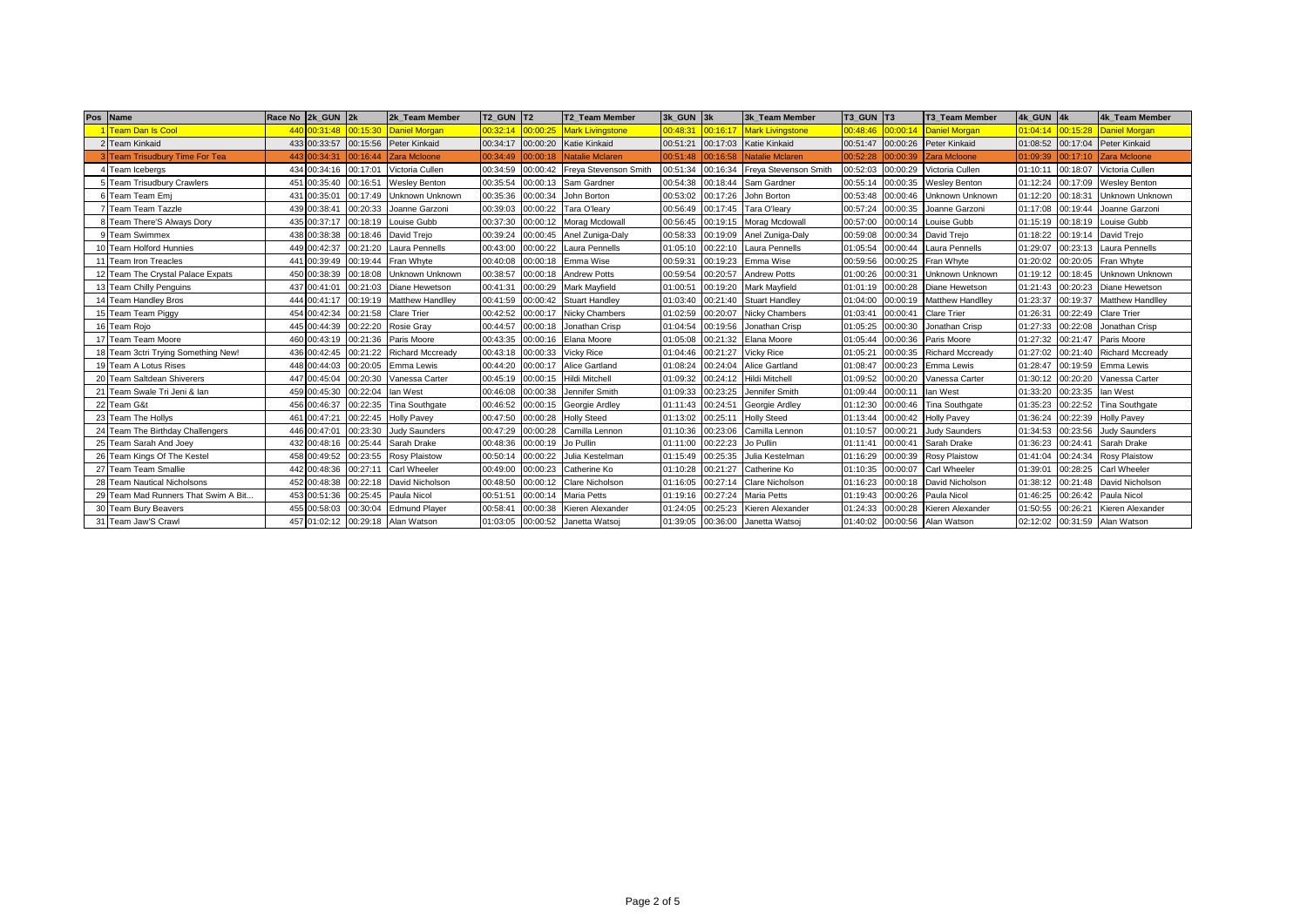|    | Pos Name                             |     | Race No   T4 GUN   T4 |          | <b>T4 Team Member</b>   | 5k GUN 5k |          | 5k Team Member                   | <b>T5 GUN T5</b> |          | T5 Team Member          | 6k GUN 6k |          | <b>6k Team Member</b>         | T6 GUN T6 |          | T6 Team Member          |
|----|--------------------------------------|-----|-----------------------|----------|-------------------------|-----------|----------|----------------------------------|------------------|----------|-------------------------|-----------|----------|-------------------------------|-----------|----------|-------------------------|
|    | <b>Team Dan Is Cool</b>              |     | 440 01:04:44          | 00:00:29 | <b>Mark Livingstone</b> | 01:20:45  | 00:16:00 | Daniel Morgan                    | 01:21:27         | 00:00:42 | <b>Daniel Morgan</b>    | 01:37:23  | 00:15:55 | <b>Daniel Morgan</b>          | 01:38:16  | 00:00:52 | <b>Mark Livingstone</b> |
|    | 2 Team Kinkaid                       |     | 433 01:09:46          |          | 00:00:53 Katie Kinkaid  |           |          | 01:27:42 00:17:55 Katie Kinkaid  | 01:28:02         | 00:00:20 | Peter Kinkaid           | 01:44:08  |          | 00:16:05 Peter Kinkaid        | 01:44:30  |          | 00:00:22 Katie Kinkaid  |
|    | <b>Team Trisudbury Time For Tea</b>  |     | 443 01:09:53          | 00:00:14 | <b>Natalie Mclaren</b>  | 01:27:06  | 00:17:12 | <b>Natalie Mclaren</b>           | 01:27:57         | 00:00:51 | <b>Zara Mcloone</b>     | 01:45:48  | 00:17:50 | <b>Zara Mcloone</b>           | 01:46:17  | 00:00:28 | <b>Natalie Mclaren</b>  |
|    | Team Icebergs                        |     | 434 01:10:41          | 00:00:30 | Freya Stevenson Smith   | 01:27:45  |          | 00:17:03 Freva Stevenson Smith   | 01:28:11         | 00:00:26 | Victoria Cullen         | 01:47:08  | 00:18:56 | Victoria Cullen               | 01:47:23  | 00:00:15 | Freya Stevenson Smith   |
|    | 5 Team Trisudbury Crawlers           |     | 451 01:12:40          | 00:00:16 | Sam Gardner             | 01:31:57  |          | 00:19:17 Sam Gardner             | 01:32:25         | 00:00:28 | <b>Wesley Benton</b>    | 01:49:51  | 00:17:25 | <b>Wesley Benton</b>          | 01:50:09  | 00:00:17 | Sam Gardner             |
|    | Team Team Emi                        |     | 431 01:12:47          | 00:00:27 | John Borton             | 01:30:54  | 00:18:07 | John Borton                      | 01:31:26         | 00:00:32 | Unknown Unknown         | 01:50:17  | 00:18:51 | Unknown Unknown               | 01:50:49  | 00:00:31 | John Borton             |
|    | <b>Team Team Tazzle</b>              |     | 439 01:17:28          | 00:00:20 | Tara O'learv            | 01:35:18  |          | 00:17:49 Tara O'leary            | 01:35:48         | 00:00:30 | Joanne Garzoni          | 01:56:00  | 00:20:11 | Joanne Garzoni                | 01:57:07  | 00:01:07 | Tara O'leary            |
|    | 8 Team There'S Always Dory           |     | 435 01:15:40          | 00:00:20 | Morag Mcdowall          | 01:36:19  |          | 00:20:38 Morag Mcdowall          | 01:36:37         | 00:00:18 | Louise Gubb             | 01:55:18  | 00:18:41 | Louise Gubb                   | 01:55:32  |          | 00:00:13 Morag Mcdowall |
|    | <b>Team Swimmex</b>                  |     | 438 01:18:45          | 00:00:22 | Anel Zuniga-Daly        | 01:38:38  |          | 00:19:53 Anel Zuniga-Daly        | 01:38:56         | 00:00:17 | David Trejo             | 01:58:08  | 00:19:12 | David Trejo                   | 01:58:26  | 00:00:18 | Anel Zuniga-Daly        |
| 10 | <b>Team Holford Hunnies</b>          | 449 | 01:29:23              | 00:00:15 | Olivia Tenberg          | 01:46:35  | 00:17:11 | Olivia Tenberg                   | 01:46:47         | 00:00:12 | Olivia Tenberg          | 02:04:25  | 00:17:37 | Olivia Tenberg                | 02:04:56  | 00:00:31 | Olivia Tenberg          |
|    | 11 Team Iron Treacles                |     | 441 01:20:32          | 00:00:30 | Emma Wise               | 01:40:35  |          | 00:20:02 Emma Wise               | 01:40:49         | 00:00:14 | Emma Wise               | 02:00:47  | 00:19:57 | Emma Wise                     | 02:01:57  | 00:01:09 | Fran Whyte              |
|    | 12 Team The Crystal Palace Expats    |     | 450 01:19:24          | 00:00:12 | <b>Andrew Potts</b>     | 01:40:22  |          | 00:20:58 Andrew Potts            | 01:40:36         | 00:00:13 | Unknown Unknown         | 01:59:47  | 00:19:10 | Unknown Unknown               | 02:00:06  | 00:00:19 | <b>Andrew Potts</b>     |
|    | 13 Team Chilly Penguins              |     | 437 01:22:56          | 00:01:12 | <b>Mark Mayfield</b>    | 01:42:29  |          | 00:19:32 Mark Mayfield           | 01:42:59         | 00:00:30 | Diane Hewetson          | 02:04:18  | 00:21:19 | Diane Hewetson                | 02:05:10  | 00:00:52 | <b>Mark Mayfield</b>    |
|    | 14 Team Handley Bros                 |     | 444 01:24:32          |          | 00:00:54 Stuart Handley | 01:46:50  |          | 00:22:17 Matthew Handlley        | 01:47:07         | 00:00:17 | Matthew Handlley        | 02:07:58  | 00:20:51 | <b>Matthew Handlley</b>       | 02:08:40  | 00:00:41 | <b>Stuart Handley</b>   |
|    | 15 Team Team Piggy                   |     | 454 01:27:35          | 00:01:04 | <b>Nicky Chambers</b>   | 01:48:02  |          | 00:20:26 Nicky Chambers          | 01:48:27         | 00:00:24 | <b>Clare Trier</b>      | 02:12:51  | 00:24:24 | <b>Clare Trier</b>            | 02:13:40  | 00:00:48 | Nicky Chambers          |
|    | 16 Team Rojo                         |     | 445 01:28:30          | 00:00:56 | Rosie Grav              | 01:50:39  |          | 00:22:08 Rosie Gray              | 01:51:06         | 00:00:27 | Jonathan Crisp          | 02:13:31  | 00:22:24 | Jonathan Crisp                | 02:13:57  | 00:00:26 | <b>Rosie Gray</b>       |
|    | 17 Team Team Moore                   |     | 460 01:27:46          | 00:00:13 | Elana Moore             | 01:49:36  |          | 00:21:49 Elana Moore             | 01:49:52         | 00:00:16 | Paris Moore             | 02:13:25  | 00:23:32 | Paris Moore                   | 02:13:38  | 00:00:13 | Elana Moore             |
|    | 18 Team 3ctri Trying Something New!  |     | 436 01:27:28          | 00:00:26 | <b>Vicky Rice</b>       | 01:49:30  | 00:22:01 | <b>Vicky Rice</b>                | 01:49:49         | 00:00:19 | <b>Richard Mccready</b> | 02:13:01  | 00:23:12 | <b>Richard Mccready</b>       | 02:13:32  | 00:00:30 | <b>Vicky Rice</b>       |
|    | 19 Team A Lotus Rises                | 448 | 01:29:49              | 00:01:02 | Alice Gartland          | 01:54:59  | 00:25:09 | <b>Alice Gartland</b>            | 01:55:35         | 00:00:36 | Emma Lewis              | 02:16:09  | 00:20:33 | Emma Lewis                    | 02:16:38  | 00:00:29 | Alice Gartland          |
|    | 20 Team Saltdean Shiverers           |     | 447 01:30:25          | 00:00:13 | <b>Hildi Mitchell</b>   | 01:56:17  | 00:25:51 | <b>Hildi Mitchell</b>            | 01:56:37         | 00:00:20 | Vanessa Carter          | 02:17:43  | 00:21:05 | Vanessa Carter                | 02:17:56  | 00:00:12 | Hildi Mitchell          |
|    | 21 Team Swale Tri Jeni & Ian         |     | 459 01:33:33          | 00:00:12 | Jennifer Smith          | 01:57:47  |          | 00:24:13 Jennifer Smith          | 01:57:56         | 00:00:09 | lan West                | 02:22:31  | 00:24:34 | lan West                      | 02:22:42  | 00:00:11 | Jennifer Smith          |
|    | 22 Team G&t                          | 456 | 01:35:36              | 00:00:13 | Georgie Ardley          | 02:00:52  |          | 00:25:16 Georgie Ardley          | 02:01:13         | 00:00:20 | Tina Southgate          | 02:25:06  | 00:23:52 | <b>Tina Southgate</b>         | 02:25:17  | 00:00:11 | Georgie Ardley          |
|    | 23 Team The Hollys                   |     | 461 01:36:49          | 00:00:24 | <b>Holly Steed</b>      | 02:01:17  |          | 00:24:27 Holly Steed             | 02:01:56         | 00:00:39 | <b>Holly Pavey</b>      | 02:25:52  | 00:23:56 | <b>Holly Pavey</b>            | 02:26:16  | 00:00:23 | <b>Holly Steed</b>      |
|    | 24 Team The Birthday Challengers     |     | 446 01:35:46          | 00:00:52 | Camilla Lennon          | 01:59:43  | 00:23:57 | Camilla Lennon                   | 02:00:46         | 00:01:02 | <b>Judy Saunders</b>    | 02:25:53  | 00:25:07 | <b>Judy Saunders</b>          | 02:26:24  | 00:00:30 | Camilla Lennon          |
|    | 25 Team Sarah And Joey               |     | 432 01:36:47          | 00:00:24 | Jo Pullin               | 01:59:23  | 00:22:35 | Jo Pullin                        | 01:59:4          | 00:00:18 | Sarah Drake             | 02:26:25  | 00:26:44 | Sarah Drake                   | 02:27:00  | 00:00:34 | Jo Pullin               |
|    | 26 Team Kings Of The Kestel          |     | 458 01:41:29          | 00:00:25 | Julia Kestelman         | 02:06:37  |          | 00:25:08 Julia Kestelman         | 02:07:16         | 00:00:38 | <b>Rosy Plaistow</b>    | 02:33:15  | 00:25:59 | <b>Rosy Plaistow</b>          | 02:33:32  | 00:00:17 | Julia Kestelman         |
|    | 27 Team Team Smallie                 |     | 442 01:40:15          | 00:01:13 | Catherine Ko            | 02:02:5   |          | 00:22:36 Catherine Ko            | 02:05:17         | 00:02:25 | Carl Wheeler            | 02:35:56  | 00:30:39 | Carl Wheeler                  | 02:37:17  | 00:01:20 | Catherine Ko            |
|    | 28 Team Nautical Nicholsons          |     | 452 01:38:38          | 00:00:25 | <b>Clare Nicholson</b>  | 02:07:25  | 00:28:47 | <b>Clare Nicholson</b>           | 02:07:38         | 00:00:13 | David Nicholson         | 02:31:05  | 00:23:26 | David Nicholson               | 02:31:23  | 00:00:17 | <b>Clare Nicholson</b>  |
|    | 29 Team Mad Runners That Swim A Bit. |     | 453 01:46:41          | 00:00:15 | <b>Maria Petts</b>      | 02:13:33  |          | 00:26:52 Maria Petts             | 02:14:30         | 00:00:56 | Paula Nicol             | 02:42:08  | 00:27:37 | Paula Nicol                   | 02:42:22  | 00:00:14 | <b>Maria Petts</b>      |
|    | 30 Team Bury Beavers                 |     | 455 01:51:29          | 00:00:33 | <b>Edmund Player</b>    | 02:18:07  |          | 00:26:38 Edmund Player           | 02:18:28         | 00:00:21 | <b>Edmund Player</b>    | 02:47:40  | 00:29:12 | <b>Edmund Player</b>          | 02:47:58  | 00:00:18 | Kieren Alexander        |
|    | 31 Team Jaw'S Crawl                  |     | 457 02:12:27          |          | 00:00:25 Janetta Watsoj |           |          | 02:49:49 00:37:21 Janetta Watsoj | 02:50:10         | 00:00:20 | Alan Watson             |           |          | 03:25:41 00:35:31 Alan Watson | 03:26:20  |          | 00:00:38 Janetta Watsoj |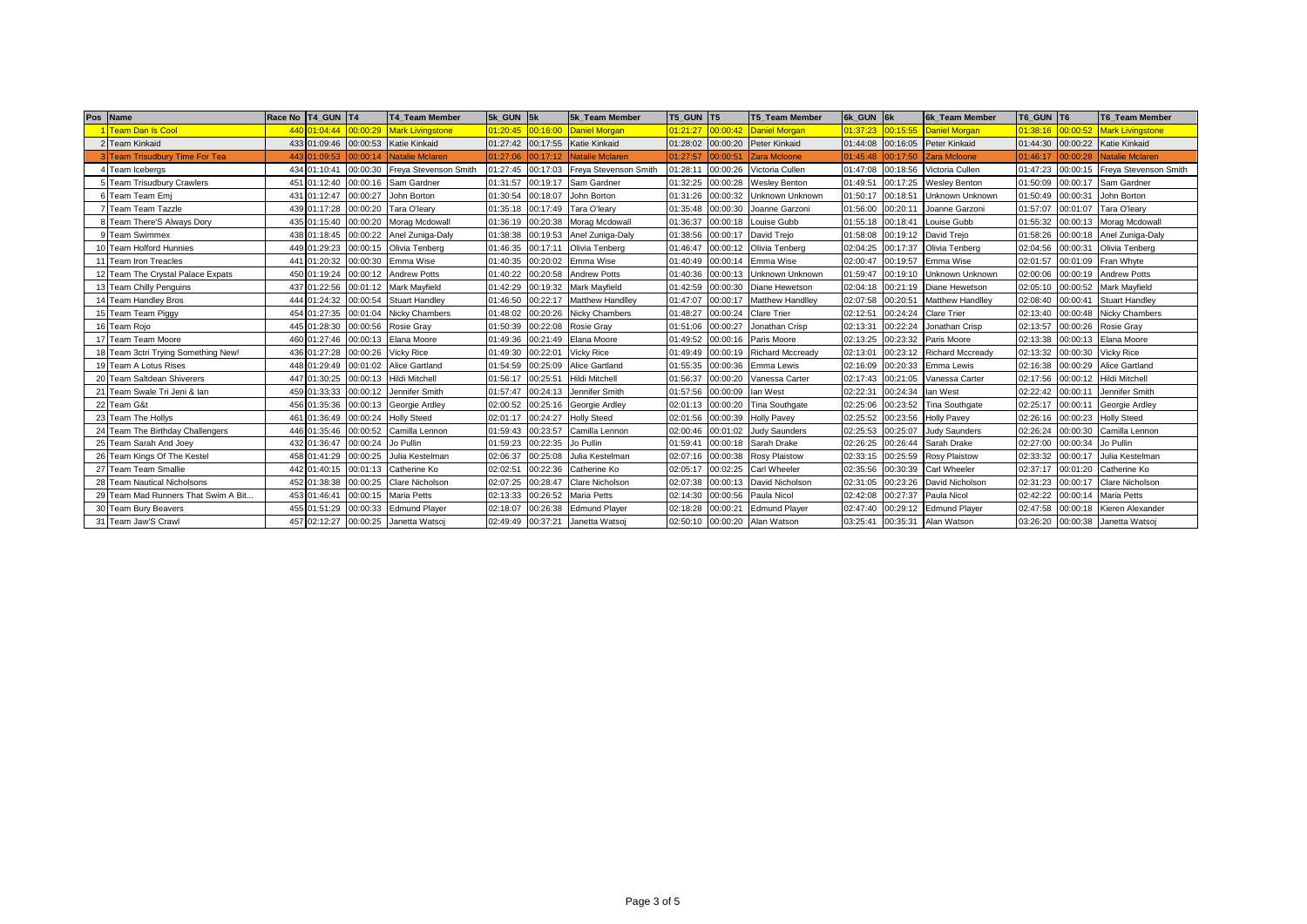|    | Pos Name                             |      | Race No 7k GUN 7k |          | 7k Team Member          | T7 GUN T7 |                   | <b>T7 Team Member</b>         | 8k GUN 8k         |          | 8k Team Member          | <b>T8 GUN T8</b> |          | <b>T8 Team Member</b>         | 9k GUN 9k |          | 9k Team Member          |
|----|--------------------------------------|------|-------------------|----------|-------------------------|-----------|-------------------|-------------------------------|-------------------|----------|-------------------------|------------------|----------|-------------------------------|-----------|----------|-------------------------|
|    | <b>Team Dan Is Cool</b>              |      | 440 01:54:53      | 00:16:37 | <b>Mark Livingstone</b> | 01:55:10  | 00:00:17          | Daniel Morgan                 | 02:10:51          | 00:15:40 | Daniel Morgan           | 02:11:36         | 00:00:45 | <b>Mark Livingstone</b>       | 02:28:07  | 00:16:31 | <b>Mark Livingstone</b> |
|    | 2 Team Kinkaid                       |      | 433 02:02:18      |          | 00:17:48 Katie Kinkaid  | 02:02:40  | 00:00:21          | <b>Peter Kinkaid</b>          | 02:18:38          | 00:15:57 | Peter Kinkaid           | 02:19:00         | 00:00:22 | <b>Katie Kinkaid</b>          | 02:36:32  | 00:17:31 | Katie Kinkaid           |
|    | <b>Team Trisudbury Time For Tea</b>  |      | 443 02:04:03      | 00:17:45 | <b>Natalie Mclaren</b>  | 02:05:00  | 00:00:57          | Zara Mcloone                  | 02:23:29          | 0:18:29  | Zara Mcloone            | 02:24:36         | 00:01:06 | Natalie Mclaren               | 02:41:45  | 00:17:08 | <b>Natalie Mclaren</b>  |
|    | Team Icebergs                        |      | 434 02:04:47      | 00:17:23 | Freya Stevenson Smith   | 02:05:13  | 00:00:26          | Victoria Cullen               | 02:25:31          | 00:20:18 | Victoria Cullen         | 02:25:52         | 00:00:21 | Freva Stevenson Smith         | 02:43:34  | 00:17:41 | Freya Stevenson Smith   |
|    | 5 Team Trisudbury Crawlers           |      | 451 02:09:42      | 00:19:33 | Sam Gardner             | 02:10:00  |                   | 00:00:18 Wesley Benton        | 02:28:15          | 00:18:14 | <b>Wesley Benton</b>    | 02:28:41         | 00:00:26 | Sam Gardner                   | 02:48:30  | 00:19:48 | Sam Gardner             |
|    | Team Team Emi                        |      | 431 02:09:17      | 00:18:28 | John Borton             | 02:09:36  |                   | 00:00:18 Unknown Unknown      | 02:29:14          | 00:19:38 | Unknown Unknowr         | 02:29:41         | 00:00:26 | John Borton                   | 02:48:30  | 00:18:49 | John Borton             |
|    | <b>Team Team Tazzle</b>              |      | 439 02:14:42      | 00:17:35 | Tara O'learv            | 02:15:19  |                   | 00:00:36 Joanne Garzoni       | 02:36:52          | 00:21:33 | Joanne Garzoni          | 02:37:18         | 00:00:25 | Tara O'learv                  | 02:55:37  | 00:18:18 | Tara O'leary            |
|    | 8 Team There'S Always Dory           |      | 435 02:17:07      | 00:21:35 | Morag Mcdowall          | 02:17:21  |                   | 00:00:14 Louise Gubb          | 02:36:27          | 00:19:06 | Louise Gubb             | 02:36:53         | 00:00:25 | Morag Mcdowall                | 02:59:37  |          | 00:22:44 Morag Mcdowall |
|    | <b>Team Swimmex</b>                  |      | 438 02:18:52      | 00:20:25 | Anel Zuniga-Daly        | 02:19:43  | 00:00:51          | Anel Zuniga-Daly              | 02:40:29          | 00:20:45 | Anel Zuniga-Daly        | 02:41:10         | 00:00:41 | David Trejo                   | 02:57:22  | 00:16:12 | Anel Zuniga-Daly        |
| 10 | <b>Team Holford Hunnies</b>          |      | 449 02:23:04      | 00:18:07 | Olivia Tenberg          | 02:23:20  |                   | 00:00:16 Olivia Tenberg       | 02:41:42          | 00:18:21 | Olivia Tenberg          | 02:41:59         | 00:00:17 | Olivia Tenberg                | 03:00:31  | 00:18:31 | Olivia Tenberg          |
|    | 11 Team Iron Treacles                |      | 441 02:21:31      | 00:19:33 | Fran Whyte              | 02:22:40  |                   | 00:01:09 Fran Whyte           | 02:42:23          | 00:19:42 | Fran Whyte              | 02:42:51         | 00:00:28 | Emma Wise                     | 03:03:12  | 00:20:20 | Emma Wise               |
|    | 12 Team The Crystal Palace Expats    |      | 450 02:22:11      | 00:22:04 | <b>Andrew Potts</b>     | 02:22:24  |                   | 00:00:12 Unknown Unknown      | 02:41:57          | 00:19:33 | Unknown Unknowr         | 02:42:39         | 00:00:41 | <b>Andrew Potts</b>           | 03:04:32  | 00:21:53 | <b>Andrew Potts</b>     |
|    | 13 Team Chilly Penguins              |      | 437 02:24:49      | 00:19:39 | <b>Mark Mavfield</b>    | 02:25:12  |                   | 00:00:22 Diane Hewetson       | 02:48:08          | 00:22:55 | Diane Hewetson          | 02:48:42         | 00:00:34 | <b>Mark Mayfield</b>          | 03:09:23  | 00:20:41 | <b>Mark Mayfield</b>    |
|    | 14 Team Handley Bros                 |      | 444 02:31:02      | 00:22:22 | <b>Stuart Handley</b>   | 02:31:24  |                   | 00:00:22 Matthew Handlley     | 02:52:51          | 00:21:26 | <b>Matthew Handlley</b> | 02:53:06         |          | 00:00:15 Stuart Handley       | 03:16:23  | 00:23:16 | <b>Stuart Handley</b>   |
|    | 15 Team Team Piggy                   |      | 454 02:34:35      | 00:20:55 | <b>Nicky Chambers</b>   | 02:35:01  |                   | 00:00:26 Clare Trier          | 02:58:00          | 00:22:59 | <b>Clare Trier</b>      | 02:58:13         | 00:00:12 | <b>Nicky Chambers</b>         | 03:19:09  | 00:20:56 | Nicky Chambers          |
|    | 16 Team Rojo                         |      | 445 02:36:33      | 00:22:35 | Rosie Grav              | 02:36:5   | 00:00:17          | Jonathan Crisp                | 02:59:21          | 00:22:30 | Jonathan Crisp          | 03:00:07         | 00:00:45 | Rosie Gray                    | 03:22:50  | 00:22:42 | <b>Rosie Gray</b>       |
|    | 17 Team Team Moore                   |      | 460 02:36:07      | 00:22:28 | Elana Moore             | 02:36:26  |                   | 00:00:19 Paris Moore          | 03:00:19          | 00:23:53 | Paris Moore             | 03:00:34         | 00:00:14 | Elana Moore                   | 03:23:14  | 00:22:40 | Elana Moore             |
|    | 18 Team 3ctri Trying Something New!  |      | 436 02:36:01      | 00:22:28 | <b>Vicky Rice</b>       | 02:36:20  |                   | 00:00:18 Richard Mccready     | 02:59:53          | 00:23:33 | <b>Richard Mccready</b> | 03:00:08         |          | 00:00:15 Vicky Rice           | 03:23:17  | 00:23:08 | <b>Vicky Rice</b>       |
|    | 19 Team A Lotus Rises                |      | 448 02:42:15      | 00:25:36 | <b>Alice Gartland</b>   | 02:42:5   |                   | 00:00:36 Emma Lewis           | 03:04:05          | 00:21:14 | Emma Lewis              | 03:04:30         | 00:00:24 | <b>Alice Gartland</b>         | 03:31:16  | 00:26:46 | Alice Gartland          |
|    | 20 Team Saltdean Shiverers           |      | 447 02:44:41      | 00:26:45 | <b>Hildi Mitchell</b>   | 02:45:03  | 00:00:21          | Vanessa Carter                | 03:07:34          | 00:22:31 | Vanessa Carter          | 03:07:58         | 00:00:23 | Hildi Mitchell                | 03:35:00  | 00:27:01 | <b>Hildi Mitchell</b>   |
|    | 21 Team Swale Tri Jeni & Ian         |      | 459 02:47:20      | 00:24:37 | Jennifer Smith          | 02:47:52  | 00:00:32 lan West |                               | 03:12:29          | 00:24:37 | lan West                | 03:12:53         |          | 00:00:23 Jennifer Smith       | 03:38:14  | 00:25:20 | Jennifer Smith          |
|    | 22 Team G&t                          |      | 456 02:51:08      | 00:25:51 | Georgie Ardley          | 02:51:24  | 00:00:16          | Tina Southgate                | 03:15:43          | 00:24:19 | <b>Tina Southgate</b>   | 03:16:11         | 00:00:28 | Georgie Ardley                | 03:42:08  | 00:25:56 | Georgie Ardley          |
|    | 23 Team The Hollys                   |      | 461 02:51:13      | 00:24:57 | <b>Holly Steed</b>      | 02:51:36  |                   | 00:00:23 Holly Pavey          | 03:16:16          | 00:24:40 | <b>Holly Pavey</b>      | 03:17:09         | 00:00:52 | <b>Holly Steed</b>            | 03:42:54  | 00:25:45 | <b>Holly Steed</b>      |
|    | 24 Team The Birthday Challengers     | 446. | 02:50:49          | 00:24:25 | Camilla Lennon          | 02:51:33  | 00:00:44          | <b>Judy Saunders</b>          | 03:17:33          | 00:25:59 | <b>Judy Saunders</b>    | 03:18:17         | 00:00:43 | Camilla Lennon                | 03:42:30  | 00:24:13 | Camilla Lennon          |
|    | 25 Team Sarah And Joey               |      | 432 02:49:56      | 00:22:56 | Jo Pullin               | 02:50:26  | 00:00:29          | Sarah Drake                   | 03:17:26          | 00:27:00 | Sarah Drake             | 03:17:59         | 00:00:32 | Jo Pullin                     | 03:41:16  | 00:23:17 | Jo Pullin               |
|    | 26 Team Kings Of The Kestel          |      | 458 02:59:19      | 00:25:47 | Julia Kestelman         | 02:59:36  |                   | 00:00:16 Rosy Plaistow        | 03:25:40          | 00:26:04 | <b>Rosy Plaistow</b>    | 03:26:25         | 00:00:44 | Julia Kestelman               | 03:54:35  | 00:28:09 | Julia Kestelman         |
|    | 27 Team Team Smallie                 |      | 442 02:59:14      | 00:21:57 | Catherine Ko            | 03:03:47  |                   | 00:04:32 Carl Wheeler         | 03:35:55          | 00:32:08 | <b>Carl Wheeler</b>     | 03:37:42         | 00:01:46 | Catherine Ko                  | 04:00:19  | 00:22:37 | Catherine Ko            |
|    | 28 Team Nautical Nicholsons          |      | 452 03:05:15      | 00:33:51 | <b>Clare Nicholson</b>  | 03:05:34  | 00:00:19          | David Nicholson               | 03:30:06          | 00:24:31 | David Nicholson         | 03:30:26         | 00:00:20 | Clare Nicholson               | 04:06:55  | 00:36:28 | Clare Nicholson         |
|    | 29 Team Mad Runners That Swim A Bit. |      | 453 03:11:08      | 00:28:45 | <b>Maria Petts</b>      | 03:11:25  | 00:00:17          | Paula Nicol                   | 03:39:41          | 00:28:16 | Paula Nicol             | 03:40:03         | 00:00:21 | <b>Maria Petts</b>            | 04:08:49  | 00:28:46 | <b>Maria Petts</b>      |
|    | 30 Team Bury Beavers                 |      | 455 03:14:36      | 00:26:37 | Kieren Alexander        | 03:15:24  |                   | 00:00:47 Kieren Alexander     | 03:43:13          | 00:27:49 | Kieren Alexander        | 03:43:38         | 00:00:24 | <b>Edmund Player</b>          | 04:11:54  | 00:28:16 | <b>Edmund Player</b>    |
|    | 31 Team Jaw'S Crawl                  |      | 457 04:05:12      |          | 00:38:51 Janetta Watsoj |           |                   | 04:05:49 00:00:36 Alan Watson | 04:43:24 00:37:34 |          | Alan Watson             |                  |          | 05:01:45 00:18:21 Alan Watson | 05:41:06  |          | 00:39:21 Alan Watson    |